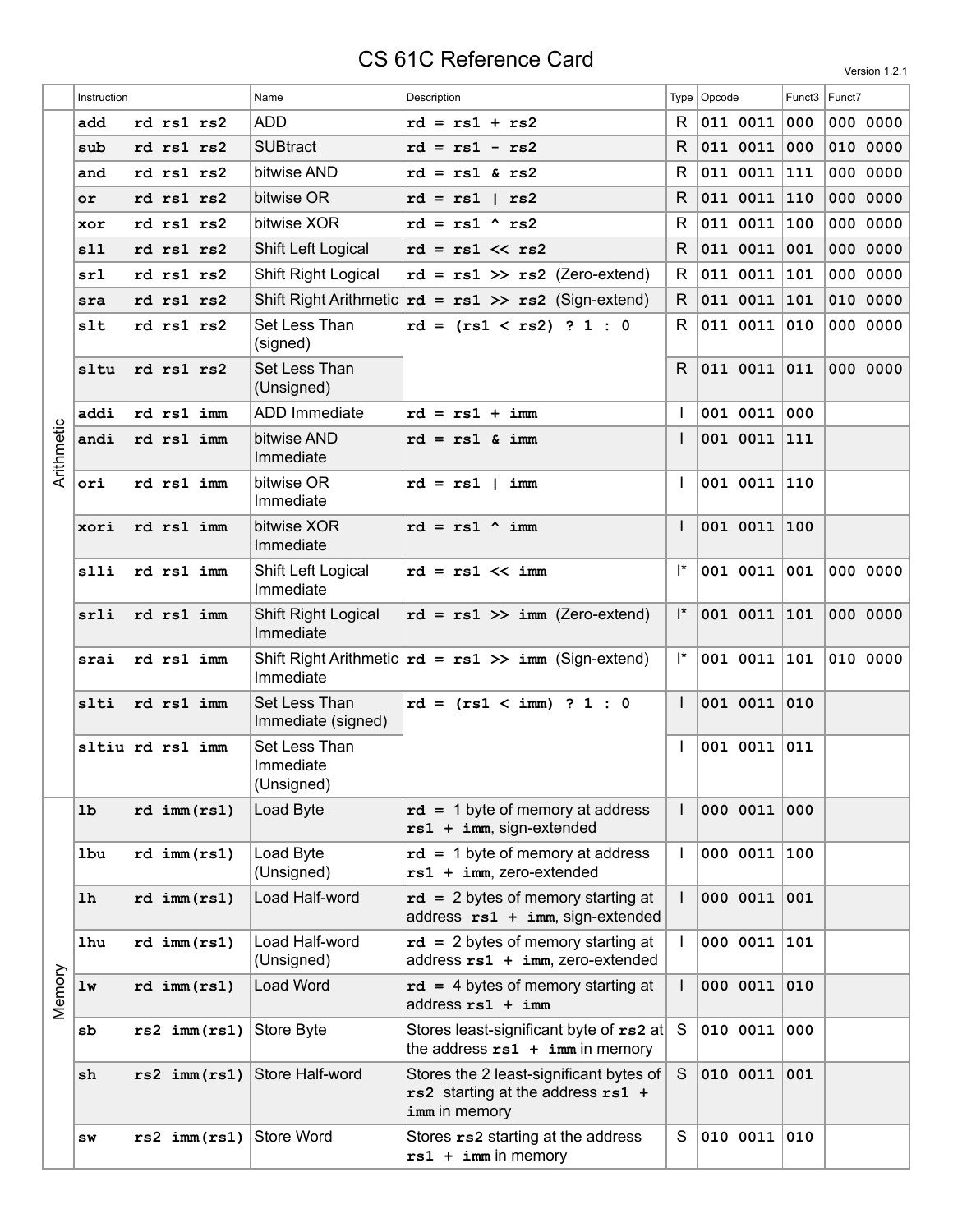|                         | Instruction           |               |  | Name                                             | Description                                       |              | Type   Opcode |           | Funct3 |
|-------------------------|-----------------------|---------------|--|--------------------------------------------------|---------------------------------------------------|--------------|---------------|-----------|--------|
|                         | rs1 rs2 label<br>beq  |               |  | Branch if EQual                                  | if $(rs1 == rs2)$<br>$PC = PC + offset$           | B            |               | 110 0011  | 000    |
|                         | bqe                   | rs1 rs2 label |  | Branch if Greater or Equal (signed)              | if $(rs1 \geq rs2)$                               | B            |               | 110 0011  | 101    |
|                         | bgeu                  | rs1 rs2 label |  | Branch if Greater or Equal (Unsigned)            | $PC = PC + offset$                                | B            |               | 1100011   | 111    |
|                         | blt                   | rs1 rs2 label |  | Branch if Less Than (signed)<br>if $(rs1 < rs2)$ |                                                   | B            |               | 1100011   | 100    |
| Control                 | bltu<br>rs1 rs2 label |               |  | Branch if Less Than (Unsigned)                   | $PC = PC + offset$                                | B            |               | 1100011   | 110    |
|                         | bne                   | rs1 rs2 label |  | Branch if Not Equal                              | if $(rs1 != rs2)$<br>$PC = PC + offset$           | B            |               | 1100011   | 001    |
|                         | jal<br>rd label       |               |  | Jump And Link                                    | $\text{rd} = \text{PC} + 4$<br>$PC = PC + offset$ | J            |               | 110 1111  |        |
|                         | jalr<br>rd rs1 imm    |               |  | Jump And Link Register                           | $\text{rd} = \text{PC} + 4$<br>$PC = rs1 + imm$   |              |               | 110 0111  | 000    |
|                         |                       | auipc rd imm  |  | Add Upper Immediate to PC                        | $rd = PC + (imm \ll 12)$                          | U            |               | 001 0111  |        |
|                         | lui                   | rd imm        |  | Load Upper Immediate                             | $rd = imm \leq 12$                                | U            |               | 011 0111  |        |
| Other                   | ebreak                |               |  | <b>Environment BREAK</b>                         | Asks the debugger to do<br>something $(imm = 0)$  | $\mathbf{I}$ |               | 111 0011  | 000    |
|                         | ecall                 |               |  | <b>Environment CALL</b>                          | Asks the OS to do<br>something $(imm = 1)$        | I            |               | 111 0011  | 000    |
| $\overline{\mathrm{x}}$ | rd rs1 rs2<br>mul.    |               |  | MULtiply (part of mul ISA extension)             | $rd = rs1 * rs2$                                  |              |               | (omitted) |        |

| Εx<br>rd rs1 rs2<br>$ \text{mul} $         |                                                                                    |                     |                     |                |             |                       | MULtiply (part of mul ISA extension) |                                 |                                          | $rd = rs1 * rs2$          |                    |                                        | (omitted)        |  |
|--------------------------------------------|------------------------------------------------------------------------------------|---------------------|---------------------|----------------|-------------|-----------------------|--------------------------------------|---------------------------------|------------------------------------------|---------------------------|--------------------|----------------------------------------|------------------|--|
| $\overline{\mathbf{r}}$                    | Name                                                                               | Description         | #                   |                | Name Desc   |                       | Pseudoinstruction                    | Description<br>Name             |                                          |                           |                    | Translation                            |                  |  |
| x0                                         | zero                                                                               | Constant 0          | x16                 | a6             | Args        |                       | beqz rs1 label Branch if             |                                 | if $(rs1 == 0)$                          |                           |                    | beg rs1 x0 label                       |                  |  |
| x1                                         | ra                                                                                 | Return              | $x17 \vert a7$      |                |             |                       |                                      |                                 | <b>EQuals Zero</b><br>$PC = PC + offset$ |                           |                    |                                        |                  |  |
|                                            |                                                                                    | <b>Address</b>      |                     |                |             |                       | $b$ nez $rs1$ label Branch if Not    |                                 |                                          | if $(rs1 != 0)$           |                    |                                        | bne rs1 x0 label |  |
| lx2                                        | sp                                                                                 | <b>Stack</b>        | x18                 | s2             |             |                       |                                      | Equals Zero                     |                                          | $PC = PC + offset$        |                    |                                        |                  |  |
|                                            |                                                                                    | Pointer             |                     |                |             | i label               |                                      | Jump                            |                                          |                           |                    | $PC = PC + offset$ jal x0 label        |                  |  |
| x3                                         | qp                                                                                 | Global<br>Pointer   | x19                 | s3             |             | jr rs1                |                                      | Jump Register                   |                                          | $PC = rs1$                |                    | jalr x0 rs1 0                          |                  |  |
| $\vert x4 \vert$                           | tp                                                                                 | <b>Thread</b>       | x20                 | s4             |             |                       | la rd label                          | Load absolute<br><b>Address</b> |                                          | $rd = $label$             |                    | auipc, addi                            |                  |  |
|                                            |                                                                                    | Pointer             |                     |                |             |                       |                                      |                                 |                                          |                           |                    |                                        |                  |  |
| $\vert$ x5                                 | t0                                                                                 |                     | x21                 | s5             | Registers   |                       | li rd imm                            |                                 |                                          | Load Immediate $rd = imm$ |                    | lui (if needed), addi<br>addi rd rs1 0 |                  |  |
| $\vert$ x6                                 | t1                                                                                 | Temporary           | x22                 | s6             |             |                       | mv rd rs1                            | MoVe                            | $rd = rs1$                               |                           |                    |                                        |                  |  |
| ∣x7                                        | t2                                                                                 | Registers           | <b>x23</b>          | s7             |             |                       | neg rd rs1                           | <b>NEGate</b>                   |                                          | $rd = -rs1$               |                    | sub rd x0 rs1                          |                  |  |
| $\mathbf{x}$ 8                             | $\boldsymbol{\mathsf{s}}$ 0                                                        | Saved               | x24                 | s8             | Saved I     | nop                   |                                      | No OPeration                    |                                          | do nothing                |                    | $addi \times 0 \times 0$ 0             |                  |  |
| x9                                         | s1                                                                                 | Registers           | x25                 | s <sub>9</sub> |             |                       | not rd rs1                           | bitwise NOT                     |                                          | $rd = \gamma rsl$         |                    | xori rd rs1 -1                         |                  |  |
| x10                                        | a <sub>0</sub>                                                                     | Function            | x26                 | s10            |             | ret                   |                                      | <b>RETurn</b><br>$PC = ra$      |                                          |                           | jalr x0 x1 0       |                                        |                  |  |
| x11                                        | a1                                                                                 | Arguments           | x27                 | s11            |             |                       | 31                                   | 25 24                           | 20 19                                    | 15 14                     | 12 11              | 7 6                                    | 0                |  |
|                                            |                                                                                    | or Return<br>Values |                     |                |             | $\mathsf{R}$          | funct7                               | rs2                             |                                          | rs1                       | funct <sub>3</sub> | rd                                     | opcode           |  |
| x12                                        | a2                                                                                 |                     | x28                 | t3             |             |                       |                                      | imm[11:0]                       |                                          | rs1                       | funct <sub>3</sub> | rd                                     | opcode           |  |
| x13                                        | la3                                                                                | Function            | x29                 | t4             |             | $\mathsf{I}^*$        | funct7                               |                                 | imm[4:0]                                 | rs1                       | funct <sub>3</sub> | rd                                     | opcode           |  |
| x14                                        | ∣a4                                                                                | Arguments           | $\vert$ x30 $\vert$ | t <sub>5</sub> | Temporaries | S                     | imm[11:5]                            |                                 | rs2                                      | rs1                       | funct <sub>3</sub> | imm[4:0]                               | opcode           |  |
| $x15$ a5                                   |                                                                                    |                     | x31 t6              |                |             | B                     | imm[12 10:5]                         |                                 | rs2                                      | rs1                       | funct <sub>3</sub> | imm[4:1 11]                            | opcode           |  |
| Caller saved registers                     |                                                                                    |                     |                     |                |             | $\cup$                | imm[31:12]                           |                                 |                                          |                           |                    | rd                                     | opcode           |  |
| Callee saved registers (except x0, gp, tp) |                                                                                    |                     |                     |                | J.          | imm[20 10:1 11 19:12] |                                      |                                 |                                          |                           | rd                 | opcode                                 |                  |  |
|                                            | Immediates are sign-extended to 32 bits, except in I* type instructions and s1tiu. |                     |                     |                |             |                       |                                      |                                 |                                          |                           |                    |                                        |                  |  |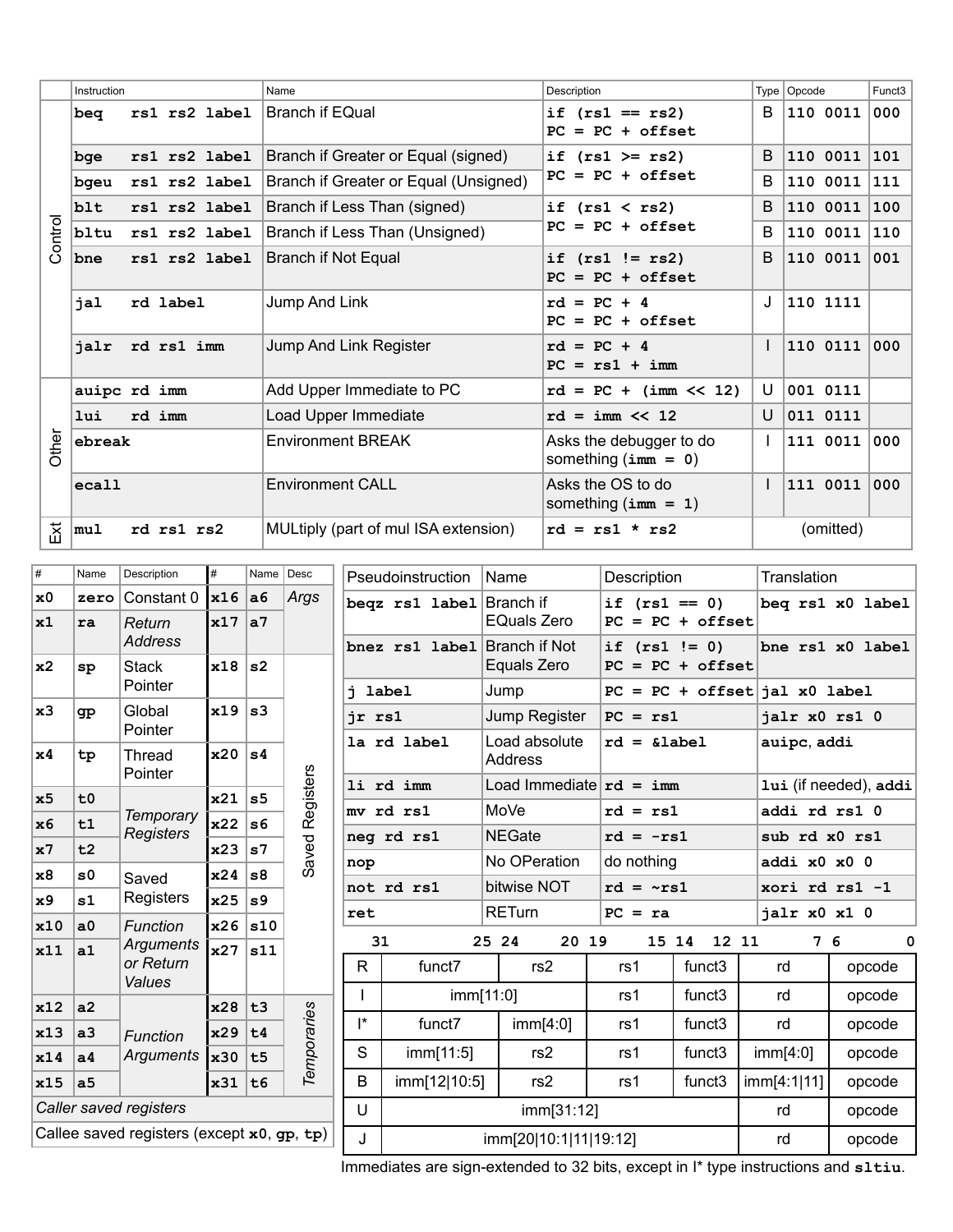# **Selected ASCII values**

| HEX  | <b>DEC</b> | CHAR                     | HEX  | DEC | <b>CHAR</b>          | <b>HEX</b>    | DEC | CHAR         | <b>HEX</b> | DEC | <b>CHAR</b>  | HEX           | DEC | CHAR                | <b>HEX</b> | DEC      | <b>CHAR</b>    |
|------|------------|--------------------------|------|-----|----------------------|---------------|-----|--------------|------------|-----|--------------|---------------|-----|---------------------|------------|----------|----------------|
| 0x20 | 32         | SPACE                    | 0x30 | 48  | $\Omega$             | 0x40          | 64  | G.           | 0x50       | 80  | P            | 0x60          | 96  | $\hat{\phantom{a}}$ | 0x70       | 112      | p              |
| 0x21 | 33         | <sup>-</sup>             | 0x31 | 49  | $\mathbf{1}$         | 0x41          | 65  | Α            | 0x51       | 81  | Q            | 0x61          | 97  | a                   | 0x71       | 113      | q              |
| 0x22 | 34         | $\blacksquare$           | 0x32 | 50  | $\overline{2}$       | 0x42          | 66  | B            | 0x52       | 82  | $\mathbb{R}$ | 0x62          | 98  | b                   | 0x72       | 114      | $\Upsilon$     |
| 0x23 | 35         | $_{\rm \#}$              | 0x33 | 51  | 3                    | 0x43          | 67  | C            | 0x53       | 83  | S            | 0x63          | 99  | $\mathsf{C}$        | 0x73       | 115      | S              |
| 0x24 | 36         | \$                       | 0x34 | 52  | 4                    | 0x44          | 68  | $\mathbb{D}$ | 0x54       | 84  | T            | 0x64          | 100 | d                   | 0x74       | 116      | t              |
| 0x25 | 37         | $\frac{6}{6}$            | 0x35 | 53  | 5                    | 0x45          | 69  | Ε            | 0x55       | 85  | U            | 0x65          | 101 | e                   | 0x75       | 117      | u              |
| 0x26 | 38         | $\delta$                 | 0x36 | 54  | 6                    | 0x46          | 70  | F            | 0x56       | 86  | V            | 0x66          | 102 | f                   | 0x76       | 118      | $\overline{v}$ |
| 0x27 | 39         | $\mathbf{I}$             | 0x37 | 55  | 7                    | 0x47          | 71  | G            | 0x57       | 87  | W            | 0x67          | 103 | g                   | 0x77       | 119      | W              |
| 0x28 | 40         |                          | 0x38 | 56  | 8                    | 0x48          | 72  | Η            | 0x58       | 88  | X            | 0x68          | 104 | h                   | 0x78       | 120      | $\mathbf{x}$   |
| 0x29 | 41         |                          | 0x39 | 57  | 9                    | 0x49          | 73  | I            | 0x59       | 89  | Y            | 0x69          | 105 | i                   | 0x79       | 121      | y              |
| 0x2A | 42         | $\star$                  | 0x3A | 58  | $\ddot{\phantom{a}}$ | $0 \times 4A$ | 74  | J            | 0x5A       | 90  | Ζ            | 0x6A          | 106 | j                   | 0x7A       | 122      | Z              |
| 0x2B | 43         | $+$                      | 0x3B | 59  | $\ddot{ }$           | 0x4B          | 75  | Κ            | 0x5B       | 91  |              | 0x6B          | 107 | k.                  | 0x7B       | 123      |                |
| 0x2C | 44         | $\mathbf{r}$             | 0x3C | 60  | $\lt$                | 0x4C          | 76  | L            | 0x5C       | 92  |              | 0x6C          | 108 | $\mathbf 1$         | 0x7C       | 124      |                |
| 0x2D | 45         | $\overline{\phantom{m}}$ | 0x3D | 61  | $=$                  | 0x4D          | 77  | М            | 0x5D       | 93  |              | $0 \times 6D$ | 109 | m                   | 0x7D       | 125      | $\mathcal{E}$  |
| 0x2E | 46         |                          | 0x3E | 62  | $\geq$               | 0x4E          | 78  | N            | 0x5E       | 94  | $\wedge$     | 0x6E          | 110 | n                   | 0x7E       | 126      | $\sim$         |
| 0x2F | 47         |                          | 0x3F | 63  | 2                    | $0 \times 4F$ | 79  | $\Omega$     | 0x5F       | 95  |              | $0\times 6F$  | 111 | $\circ$             | 0x00       | $\Omega$ | <b>NULL</b>    |

#### C Format String Specifiers  $\top$

| Specifier | Output                                                   |
|-----------|----------------------------------------------------------|
| d or i    | Signed decimal integer                                   |
| u         | Unsigned decimal integer                                 |
| $\circ$   | Unsigned octal                                           |
| X         | Unsigned hexadecimal integer,<br>lowercase               |
| Χ         | Unsigned hexadecimal integer,<br>uppercase               |
| f         | Decimal floating point,<br>lowercase                     |
| F         | Decimal floating point,<br>uppercase                     |
| е         | Scientific notation<br>(significand/exponent), lowercase |
| Ε         | Scientific notation<br>(significand/exponent), uppercase |
| g         | Use the shortest representation:<br>&e or &f             |
| G         | Use the shortest representation:<br>$8E$ Or $8F$         |
| a         | Hexadecimal floating point,<br>lowercase                 |
| А         | Hexadecimal floating point,<br>uppercase                 |
| C         | Character                                                |
| S         | String of characters                                     |
| p         | Pointer address                                          |

## IEEE 754 Floating Point Standard

|                          | Sign  | Exponent                                                                                                                                                                                                                                  | Significand |
|--------------------------|-------|-------------------------------------------------------------------------------------------------------------------------------------------------------------------------------------------------------------------------------------------|-------------|
| Single Precision         | 1 bit | 8 bits (bias = $-127$ )                                                                                                                                                                                                                   | 23 bits     |
| Double Precision   1 bit |       | 11 bits (bias = $-1023$ )                                                                                                                                                                                                                 | 52 bits     |
| Quad Precision           |       | 1 bit   15 bits (bias = -16383)                                                                                                                                                                                                           | 112 bits    |
|                          |       | $\alpha$ is the $\alpha$ $\alpha$ is the set of the set of the set of the set of the set of the set of the set of the set of the set of the set of the set of the set of the set of the set of the set of the set of the set of the set o |             |

Standard exponent bias:  $-(2^{E-1}-1)$  where E is the number of exponent bits

## SI Prefixes

| <b>Size</b> | Prefix | Symbol | Size                             | Prefix           | Symbol      | Size     | Prefix | Symbol |
|-------------|--------|--------|----------------------------------|------------------|-------------|----------|--------|--------|
| $10^{-3}$   | milli- | m      | 10 <sup>3</sup>                  | kilo-            | k           | $2^{10}$ | kibi-  | Ki     |
| $10^{-6}$   | micro- | $\mu$  | 10 <sup>6</sup>                  | mega-            | M           | $2^{20}$ | mebi-  | Mi     |
| $10^{-9}$   | nano-  | n      | 10 <sup>9</sup>                  | giga-            | G           | $2^{30}$ | gibi-  | Gi     |
| $10^{-12}$  | pico-  | p      |                                  | $10^{12}$ tera-  | $\mathsf T$ | $2^{40}$ | tebi-  | Ti     |
| $10^{-15}$  | femto- | ١f     | $^{\dagger}$ 10 $^{\text{15}}$ i | peta-            | P           | $2^{50}$ | pebi-  | Pi     |
| $10^{-18}$  | atto-  | a      | $10^{18}$                        | exa-             | E           | 260      | exbi-  | Ei     |
| $10^{-21}$  | zepto- | lz.    | $10^{21}$                        | zetta-           | Z           | $2^{70}$ | zebi-  | Ζi     |
| $10^{-24}$  | yocto- | V      |                                  | $10^{24}$ yotta- | Y           | 280      | yobi-  | Yi     |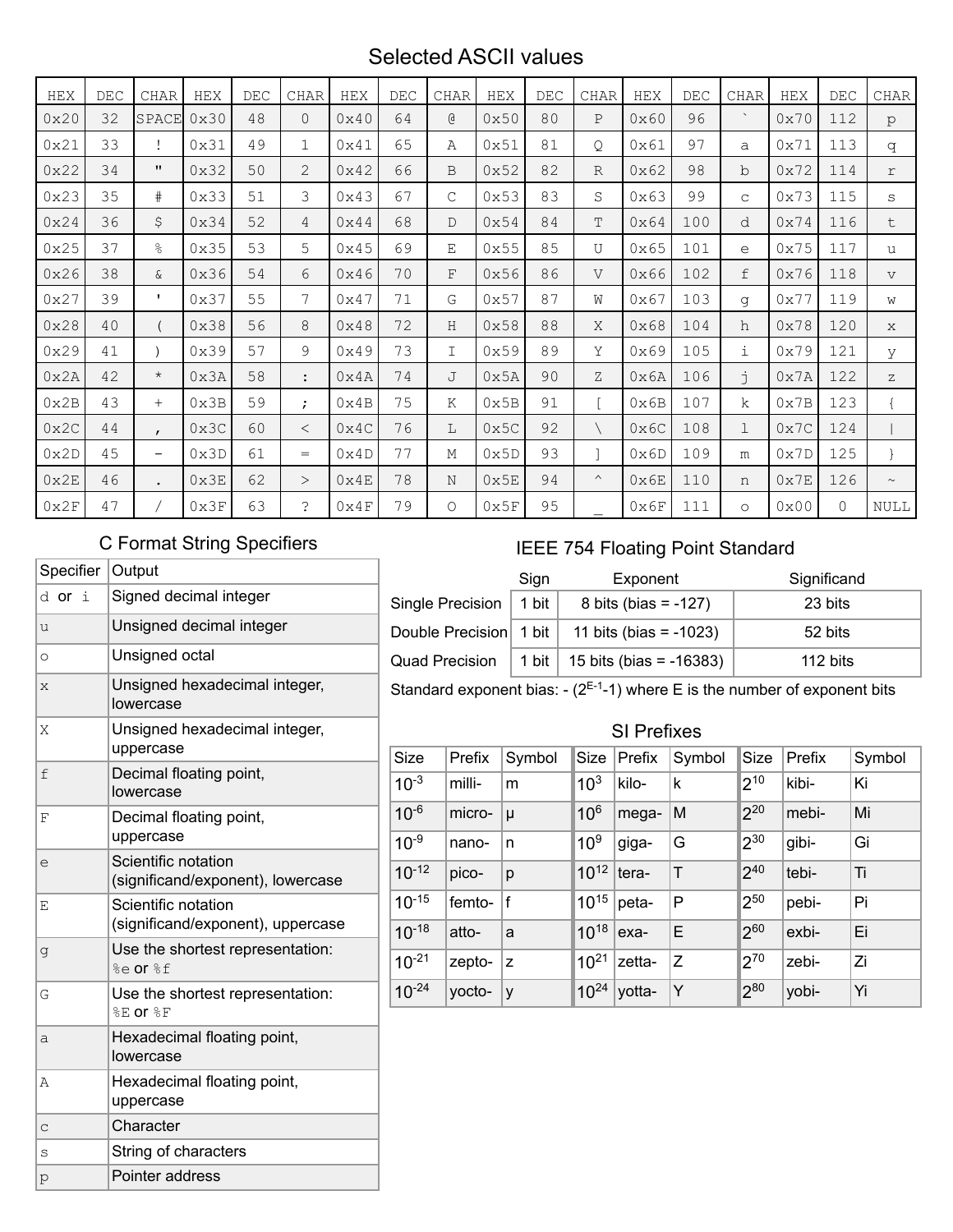